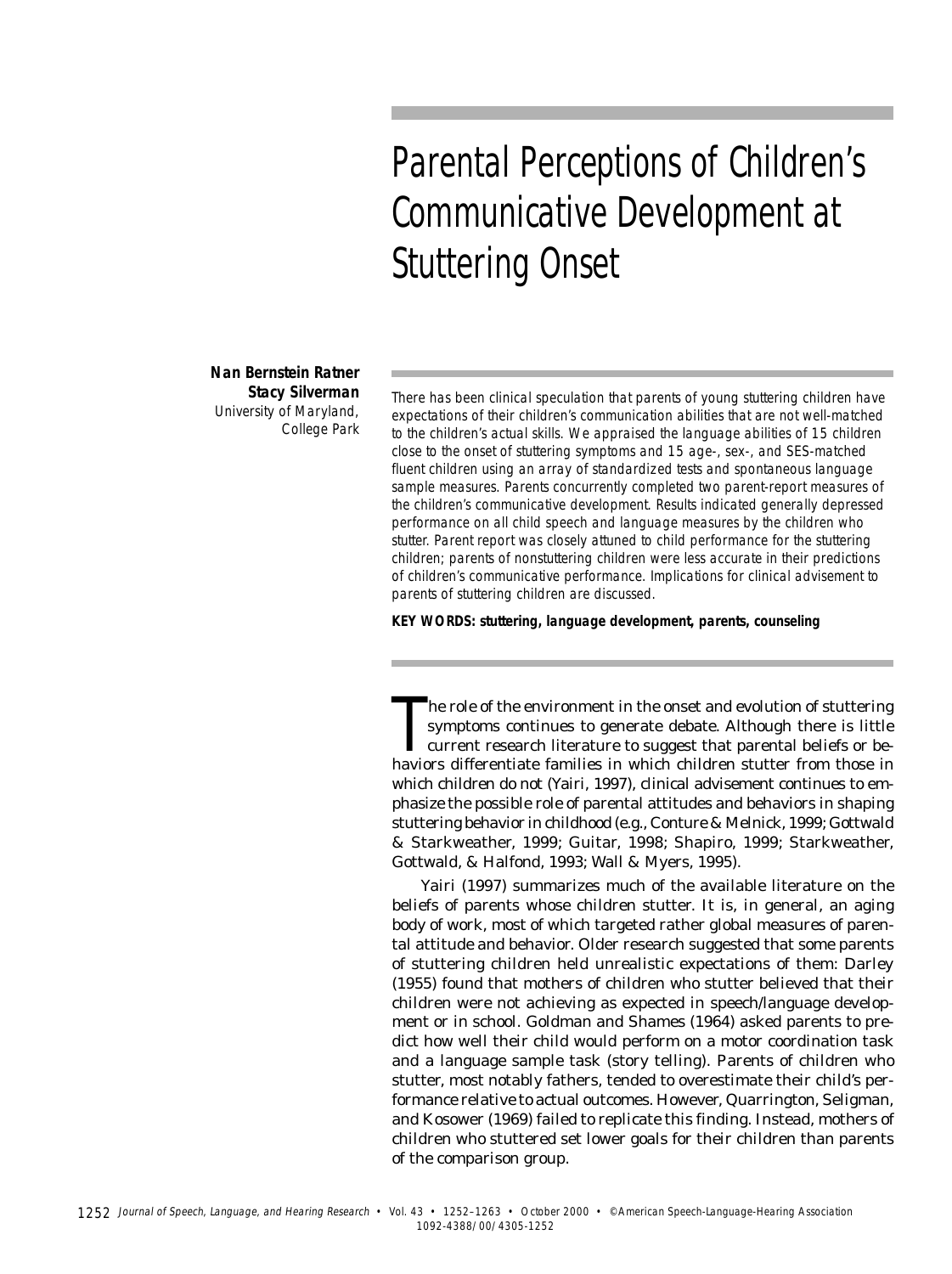Inappropriate parental expectations could be expected to demonstrate themselves in behaviors that are either fluency-disrupting or nonconducive to recovery from stuttering. Clinical advisement to parents appears to reflect a wide range of interpretations of existing data and clinical impressions. In particular, the linguistic environment of the child who stutters has been a frequent target of clinical comment. Guitar (1998) lists "stressful adult speech models" (defined by speech rate, polysyllabic vocabulary, complex syntax, and/or a multilingual environment) as factors that may trigger or maintain dysfluency in children. To this, he adds stressful speaking situations, including frequent interruptions, frequent questioning, and other behaviors that can impair fluency potential in children. Of the items on this list, speech rate and interruptions have been shown in some studies to distinguish between parent-child interactions in which fluency waxes and wanes (Conture, 1997; Ratner, 1997). (But see Nippold & Rudzinzki, 1995 for a critique of this literature and Gottwald, 1999 for a response.) Evidence for the relationship among structural characteristics of parental language models, language expectations, and children's fluency has been sparser, although Starkweather (1997) provides two "tracks" of early childhood stuttering in which environmental responses to children's language abilities may be inappropriate. The first track consists of children whose language capacity is too limited to meet typical demands for communication placed by the environment (cf. parents); the second consists of children whose language appears adequate, but whose parents inappropriately encourage ever-increasing levels of sophistication in the child's language efforts. Starkweather (1997 and elsewhere) cites an unpublished manuscript by Amster (1989) as evidence that some children who stutter experience an environment of "language overstimulation." In some cases, such overstimulation may reflect the parents' desire to reinforce sophisticated language use on the part of at-risk children. "When children who are advanced in their speech development produce forms that are more adult than is expected for their age, parents typically react with considerable pleasure. Thoughts of Harvard begin to dance in their heads, and this delight in their child's performance is likely to be translated into parental reactions, both verbal and nonverbal, that reinforces the child for these more adult productions" (Starkweather, 1997, p. 267).

A number of years ago, Van Riper (1973) noted that some parents of young stuttering children "reject perfectly good simple sentences and rephrase them in highly complex forms, then insist that the child say them their way" (p. 382). He continued by noting that "often they overpraise and overencourage the child once he begins to talk and demand more and more verbal facility. Many times we have been able to eliminate the stuttering merely by reducing these parental expectations and demands." Relatively straightforward counseling to parents that they "use short simple utterances" (Stuttering Foundation of America, video, 1993) when speaking to stuttering children, that they "simplify [sic], soften and slow the daily speech model to which the child is exposed" (Shapiro, 1999), and avoid "vocabulary far above [the] child's level [and] advanced levels of syntax" (Guitar, 1998) is relatively common clinical advisement.

It is striking that, given the clinical emphasis on modifying linguistic demands in the environment of stuttering children, relatively little research has examined specific parental beliefs about child language in parents of children who stutter. There has been some effort to describe specific behavioral characteristics of interactions between stuttering children and their parents. A large proportion of the existing data addresses speech rate and other temporal variables (e.g., Kelly, 1994; Kelly & Conture, 1992; Meyers & Freeman, 1985a, 1985b; Stephenson-Opsal & Ratner, 1988), with lesser attention paid to linguistic characteristics of parental speech to stuttering children (e.g., Langlois, Hanrahan, & Inouye, 1986) and nonlinguistic conversational patterns (e.g., LaSalle & Conture, 1991). Yairi (1997) notes that "the current body of data on parents' speech is small in terms of the number and scope of studies completed" (p. 41). Guitar (1998) asks, "What do we know about the speech and language of parents of stutterers? Unfortunately, very little" (p. 66). As Conture (1997) notes, "most clinicians are uncertain about how parental beliefs, feelings, or behavior relate to childhood stuttering. Simply put, a great deal more needs to be known about how a variety of parental variables do or do not relate to the cause, exacerbation, or maintenance of childhood stuttering" (p. 244). Yairi (1997) concurs: "The research literature pertaining to the home environments of children who stutter is extensive but spread over many areas. As a result, some areas have been barely examined" (p. 41).

In sum, there is no shortage of clinical advisement that either subtly or overtly suggests that parents of children who stutter do not have realistic expectations of their children's linguistic capacity. Given the dearth of research that has specifically targeted parent beliefs that might affect their roles in the precipitation or maintenance of stuttering, we undertook to investigate whether parents of children who have recently begun to stutter differ in beliefs about their children's communicative development from parents of children who do not stutter. This work is not concerned with validating clinical impressions of atypical levels of linguistic demand in the actual speech of parents of stuttering children, for which research support is also rather sparse. Rather, we ask whether parents of children who stutter understand the current level of their children's communicative development. A parent who cannot accurately judge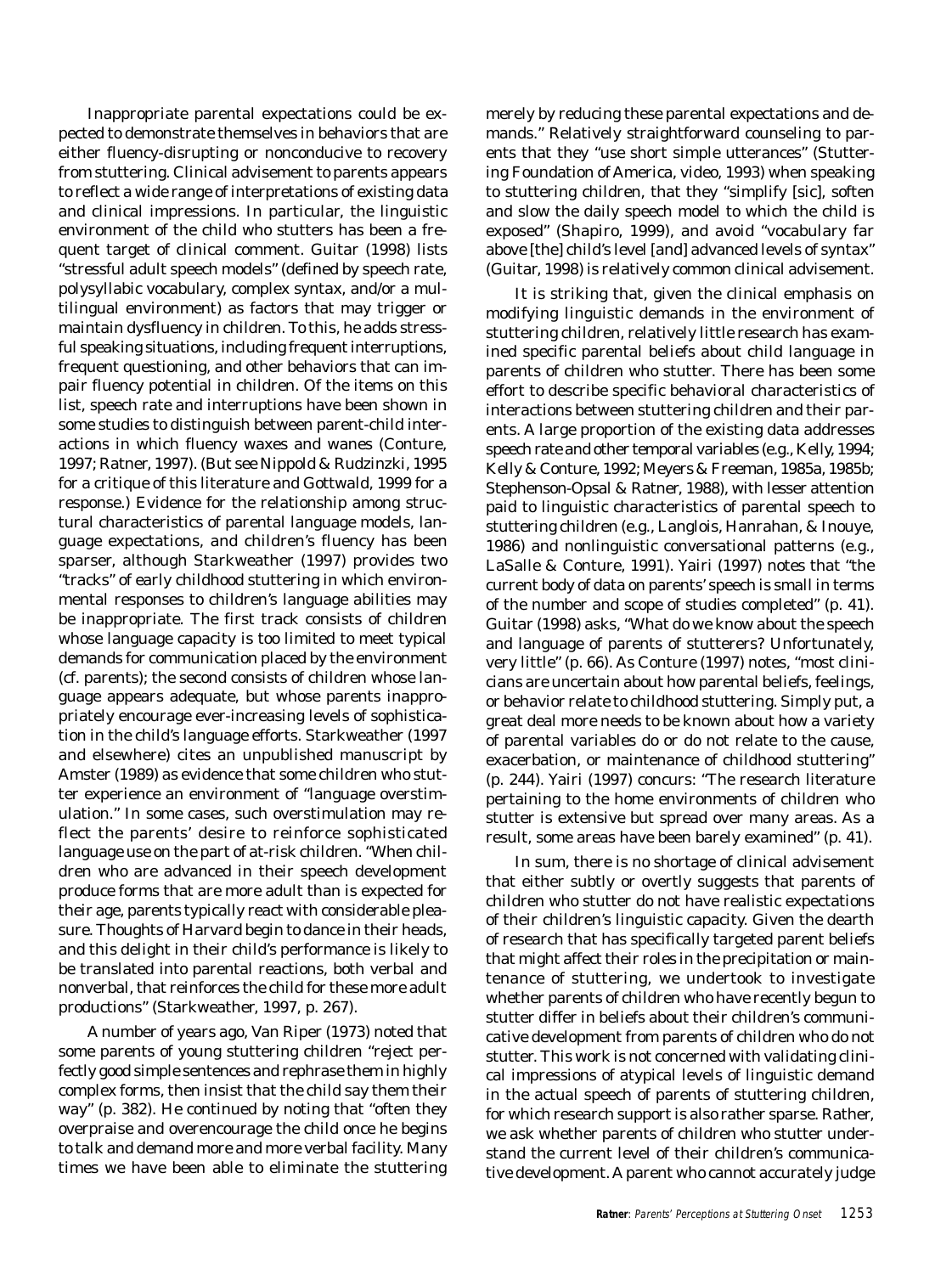the communicative proficiency of a young child might be expected to impose unrealistic models or expectations on the child. Conversely, parents who appear well-attuned to children's linguistic development should be expected to fine-tune their style of interaction to them in appropriate ways, because children's linguistic performance has been shown to be a potent predictor of modifications in input to them (Rondal, 1978; Snow, 1995; Sokolov, 1993).

# **Method Subjects**

This report derives from a larger study of 15 children within 4 months of stuttering onset and their parents. Children who stutter were referred by parents, pediatricians, and local speech-language pathologists because of concerns about fluency. After parental interview, only children whose onset of stuttering symptoms could be ascertained to be within 4 months of intake were included for the study reported here (mean elapsed time since onset of symptoms: 2.53 mos.). These children had a mean stuttering frequency (as derived from spontaneous language sampling described below) of 9.11% stuttered words, a category that included sound, syllable, and monosyllabic whole-word repetition, blocks, prolongations, and broken words. Range of stuttering in spontaneous speech was wide, with a minimum of 3% stuttered words (SW) and a maximum of 25.5% SW. Mean age of stuttering children was 35 mos. (range: 27– 47 mos.); 12 were boys and 3 were girls. None of the children had suspected delays in other areas of speech/ language development. All children and parents spoke a standard dialect of American English and came from middle- to upper-middle-class families (mean level of maternal education: 16 yrs).

After the 15 stuttering children were enrolled, each was sex-, SES-, and age-matched (within 3 months CA) by recruitment through the same posting sites used to recruit the stuttering children, using a differently formatted advertisement calling for child subjects in a study of normal language acquisition. Mean age of the nonstuttering children was 35.67 mos. (range: 27–47 mos.). Each matched cohort of children included 2 African American children, 1 child of mixed racial ancestry, and 2 children from single-parent (mother-only) households. One stuttering child came from a household in which the mother currently stuttered; no other children had parents who stutter, although some of the stuttering children had other relatives who stutter.

The final sample of comparison children and parents did not differ significantly from the stuttering children or parents on measures of child CA or parental SES (as measured by maternal education) and was matched for gender. No child in the study, regardless of group, had ever been seen previously for a speech or language evaluation.

### **Tasks**

### **Child Measures**

As part of a larger battery of standardized and experimental measures, all children completed the following measures:

Goldman-Fristoe Test of Articulation (Goldman & Fristoe, 1987)

Peabody Picture Vocabulary Test–R (Dunn & Dunn, 1981)

Expressive One-Word Vocabulary Test–R (Gardner, 1985)

CELF-Preschool, Word Structure and Linguistic Concepts subtests (Wiig, Secord, & Semel, 1992)

Expressive spontaneous language samples were taken from parent-child interaction using a standard set of toys. This sample provided the basis for calculations of Mean Length of Utterance (MLU), Type-Token Ratio (TTR), and Lexical Rarity (Beals & Tabors, 1995).

Children were individually tested in a sound-treated observation suite; both audio and video recordings of sessions were made. All formal testing was done by the first author. Language samples were transcribed into Codes for the Human Analysis of Transcripts (CHAT) (MacWhinney, 1995; Ratner, Rooney, & MacWhinney, 1996) by two graduate assistants. Reliability of transcription was assessed by duplicate coding of morphological and fluency tiers for 20% of the stuttering children's files. Coding reliability ranged from .88 to .95. Disagreements on coding were resolved by consensus of the first author and two coders to yield final files.

## **Data Reduction: Transcripts**

For spontaneous language measures, a standard subset of the middle 50 consecutive utterances that were nonimitative and contained a subject-predicate sequence were selected. Computerized Language Analysis (CLAN) programs (MacWhinney, 1995) were used to compute Mean Length of Analysis (MLA), Type-Token Ratio (TTR), and fluency (FLUCALC; Ratner et al., 1996). The CLAN frequency-count (FREQ) program was adjusted to eliminate high-frequency words of English in transcripts (Beals & Tabors, 1995), yielding the measures of lexical rarity in child language transcripts.

# **Treatment of Standardized Test Results**

Stuttering onset occurred for many of the stuttering children before age 3;0 (years;months). Few standardized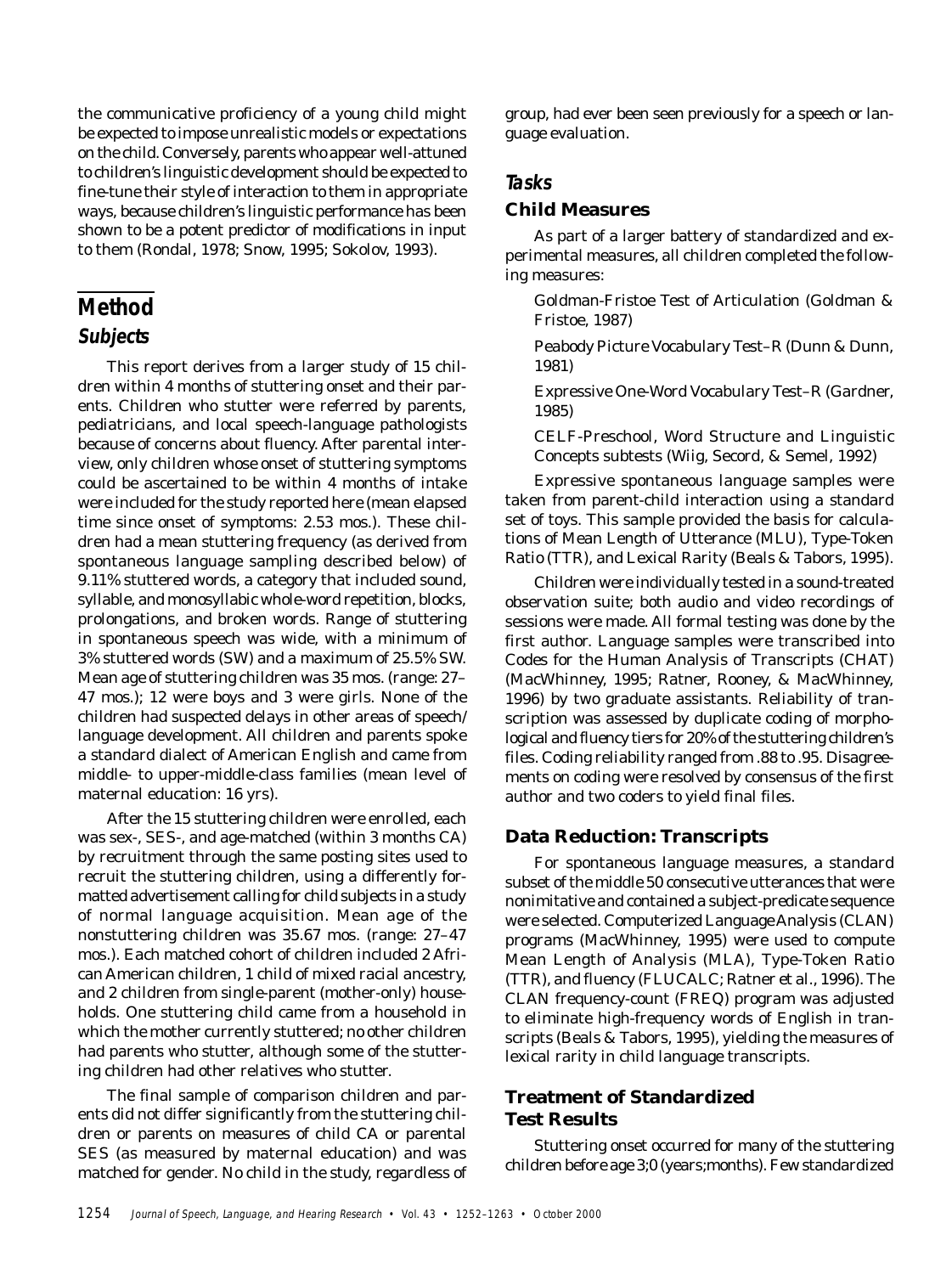tests provide normative data for children spanning the ages between 2 and 3 years. In particular, the CELF-P's norms begin at age 3;0. We wanted to appraise morphological ability and language comprehension, but could find no tests of equivalent structure with norms applicable to the 24 month and upward age range. Thus, CELF-P values were converted into percentile scores expected for children at CA 36 mos. when children were younger than 3;0. In this case, 7 stuttering children and their comparison peers fell below this threshold and had scores converted. All other measures we selected had norms that encompassed the age span 2;0 to 3;11—the maximum CA for any child subject.

#### **Parent Measures**

Parents completed the following assessment measures:

Speech and Language Assessment Scale (SLAS) (Hadley & Rice, 1993)

MacArthur Communication Development Inventory (CDI)–Toddler (Fenson et al., 1993)

Because these measures are not as commonly employed as the standardized child measures, a few words of description are provided here. The SLAS is a global measure of children's communicative development which uses a 7-point Likert scale to appraise adult ratings of children on statements such as "My child's ability to say sentences clearly enough to be understood by strangers is…," "My child's ability to use the proper words when talking to others is…." No items on the SLAS specifically target fluency, and the majority of items prompt judgment of language comprehension and production, as well as articulation. The MacArthur CDI has gained increasing visibility in clinical and research assessment of child language. It asks parents to identify the expressive lexicon used by the child and to select those grammatical constructions more typical of the child's

utterances. Its validity as a reflection of the child's actual expressive language performance is increasingly recognized (Robinson & Mervis, 1999; Tomasello & Mervis, 1994). Both mothers and fathers of both groups of children completed the SLAS and CDI separately.

# **Results**

## **Parental Report Measures**

Parental responses are displayed for mothers and fathers for each group for each of the two assessment measures. Not all children's parents provided usable data. Fathers were not available for interview in a number of families or did not complete forms during the assessment despite encouragement. Additional forms from some mothers and fathers were not used because parents "straight-lined" responses (e.g., wrote "he knows all this," despite our requests for item-by-item responses) or did not complete the entire form. In the end, usable data were provided by 11 of the 15 mothers of stuttering children, 12 of the 15 mothers of nonstuttering children, 8 of the 15 fathers of stuttering children, and 9 of the 15 fathers of nonstuttering children. As can be seen in Figures 1 and 2, parents of children who stutter provided significantly lower estimates of their children's communicative development, both globally (SLAS values) and specifically (CDI lexicon and grammar subscales).

For the SLAS, mothers of stuttering children gave an average score of 4.45 out of 7 possible points, whereas those of nonstuttering children rated them at 5.69 out of 7 (*t* = –2.95, *p* < .007). Fathers demonstrated a similar profile, rating stuttering children at an average of 4.209 out of 7 and nonstuttering children at 5.766 out of 7 ( $t = -3.125$ ,  $p < .007$ ). This pattern was replicated in parental CDI reports, where the value entered into the comparison was proportion of credited items. Mothers



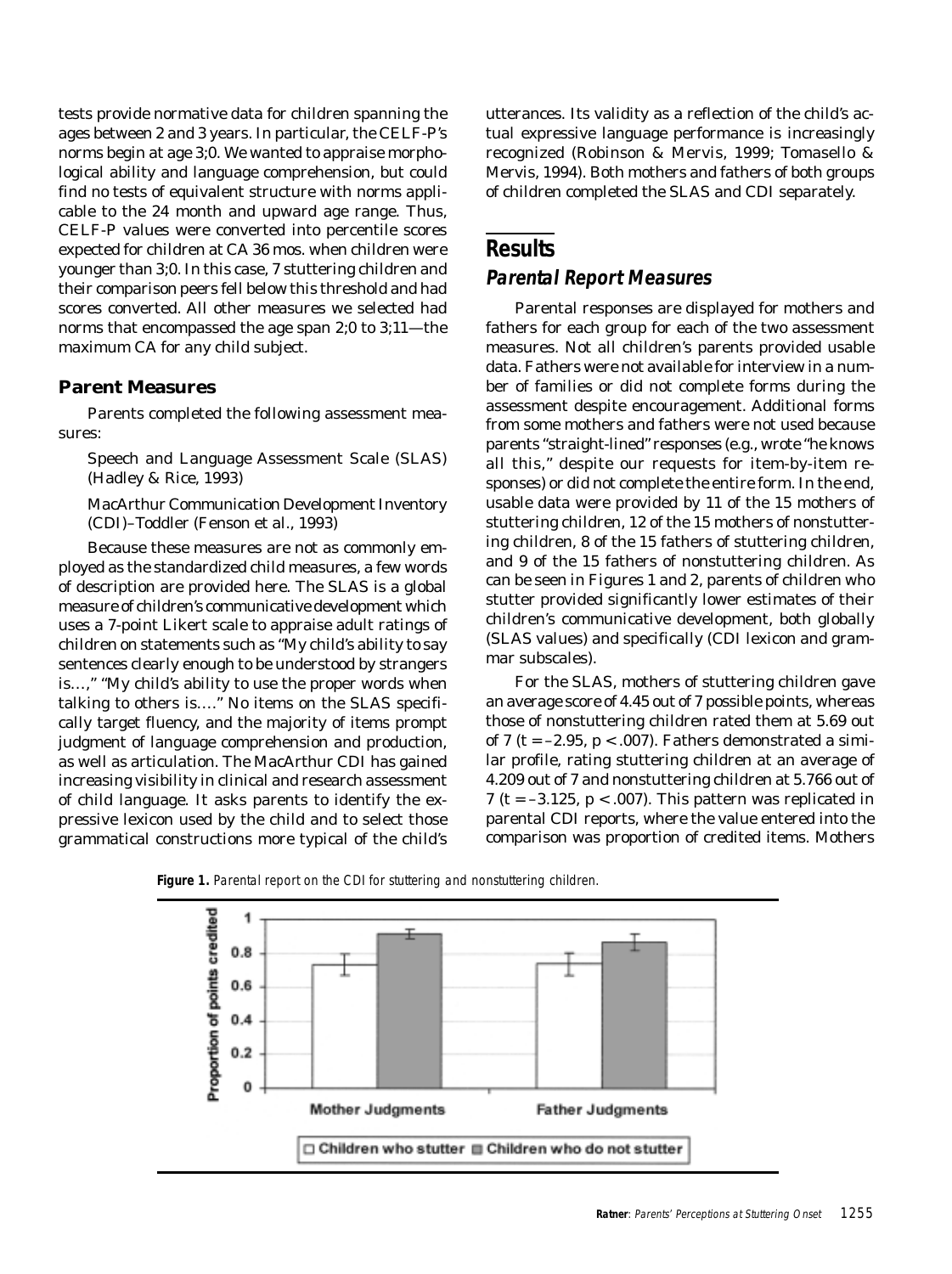



of stuttering children provided average CDI ratings of .692, whereas those of nonstuttering children provided markedly higher scores of .941 (*t* = –3.111, *p* < .006). Fathers provided similar rating patterns. Fathers of stuttering children gave mean ratings of .656, whereas those of nonstuttering children provided an average rating of .89 (*t* = –2.51, *p* < .027).

# **Children's Performance on the Standardized Tests**

Stuttering children performed within normal limits on virtually all specific assessments and as a group. However, the stuttering children consistently scored at a lower mean level of performance than the comparison children. Stuttering children did not, as a group, achieve a higher mean score than nonstuttering children on any of the assessment measures employed in

this study. Figure 3 displays the results of formal testing in percentile scores. NCSS 2000 (Hintze, 1999) was used to compute comparisons. On some measures, equality of variances could not be assumed; to maintain consistency, all comparisons of child performance were computed using nonparametric tests, with conversion to *Z* scores to correct for ties (Hintze, 1999). Alpha was set at .05 (two-tailed) for each comparison.

Differences between the two groups of children were significant, with lowered performance by the stuttering children, for the EOWVT (mean score for children who stutter [CWS] = 69.6; mean score for children who do not stutter [CWDNS] = 84; Mann-Whitney *Z* 1.7054, *p* = .04) and for the CELF-P Linguistic Concepts subtest (mean score for CWS = 48.31; mean score for CWDNS = 75.3; Mann-Whitney *Z* = –2.2498, *p* = .01). No other comparisons reached significance, although stuttering children performed more poorly on each measure. For the



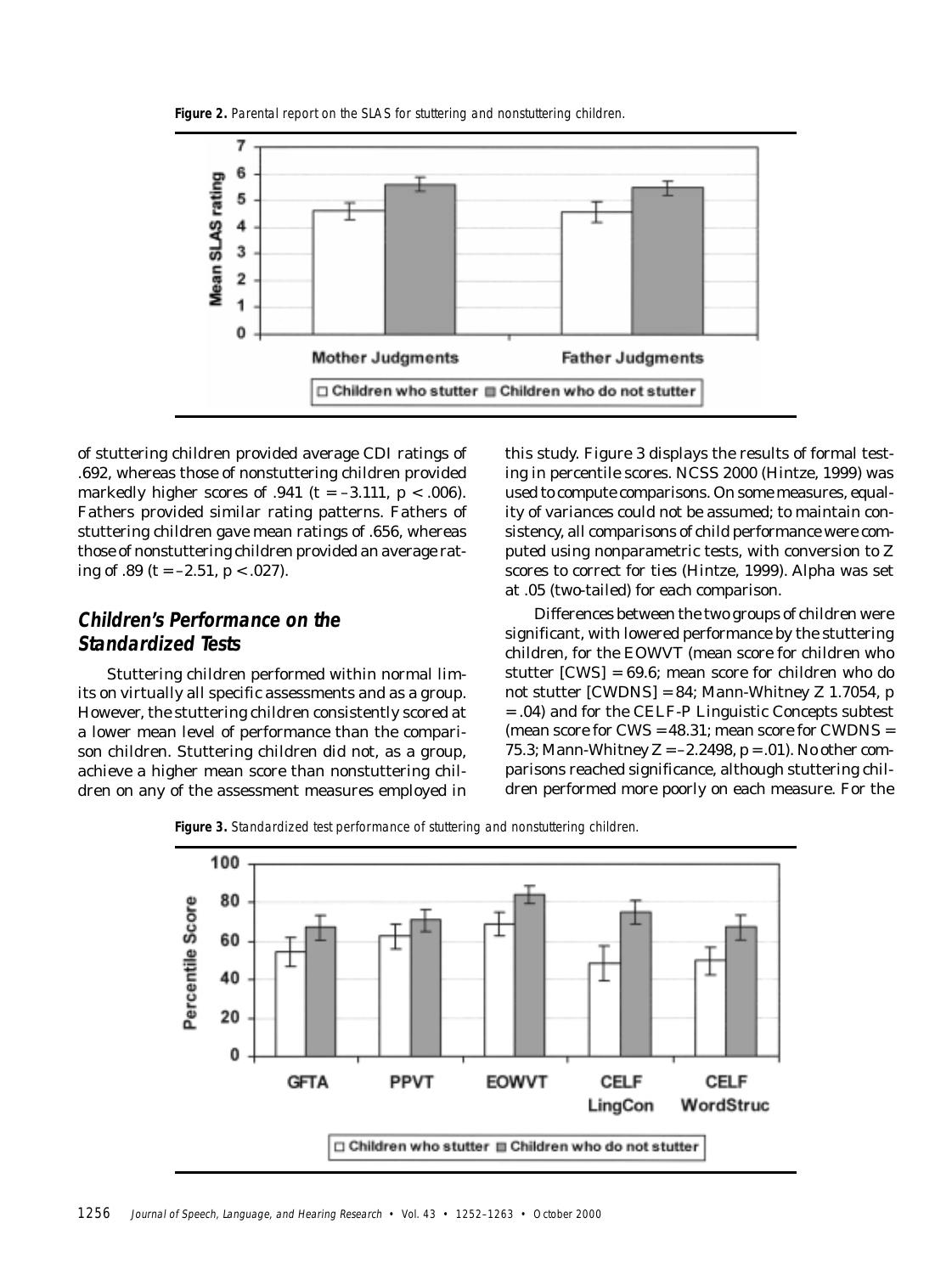GFTA, average score for CWS was 54.2; for CWDNS, average score was 67.1. For the PPVT, average score for CWS was 62.7, whereas CWDNS achieved an average percentile score of 71.1. Finally, average performance on the CELF-P Word Structure subtest was at the 49.8th percentile for CWS and the 67.3rd percentile for CWDNS.

Unlike the formal language measures, where a single score on a limited task cannot identify impairment, it is theoretically possible to make an extremely cursory judgment of clinical impairment in articulation using the GFTA. Because concurrent impairment of phonology and fluency has been a specific focus of research (e.g., Louko, Edwards, & Conture, 1990), we note that 4 stuttering children achieved percentile scores below the 25<sup>th</sup> percentile on this measure, whereas only 1 nonstuttering child did. There is no universally accepted cut-off for assignment as clinically impaired; however, if a score below the 25<sup>th</sup> percentile were chosen, slightly less than 27% of these children would have been identified as having concurrent phonological impairment—a level much lower than those seen in some other studies of young stuttering children.

#### **Spontaneous Language Measures**

Spontaneous language measures showed a profile of performance similar to that of formal test findings. Measures taken of spontaneous language included mean length of utterance computed in words, morphemes, and syllables; type-token ratio; and mean frequency of rare lexical items in the standard 50-utterance sample (Beals & Tabors, 1995). Figure 4 displays results of spontaneous language analyses.

For no measures did the stuttering children, as a group, achieve higher average scores than did their fluent peers, although mean TTR values were identical for the two groups. MLU was lower for stuttering children, whether calculated using the standard morphological parsing or using length of utterance as measured by words or syllables, and approached significance for each measure. Use of rare words was significantly different between the two groups (Mann-Whitney  $Z = 2.4551$ ,  $p =$ .01), with the stuttering children using significantly fewer rare lexical items in their conversational speech than the nonstuttering children.

## **Relationship Between Parental Judgments and Children's Test Performance**

Pearson product moment correlations were run between individual parental judgments and the parents' child's actual performance. Correlation matrices were generated for mothers and fathers separately for each of the two parent-report measures, for each group. Because

**Figure 4.** Spontaneous language sample results for stuttering and nonstuttering children.

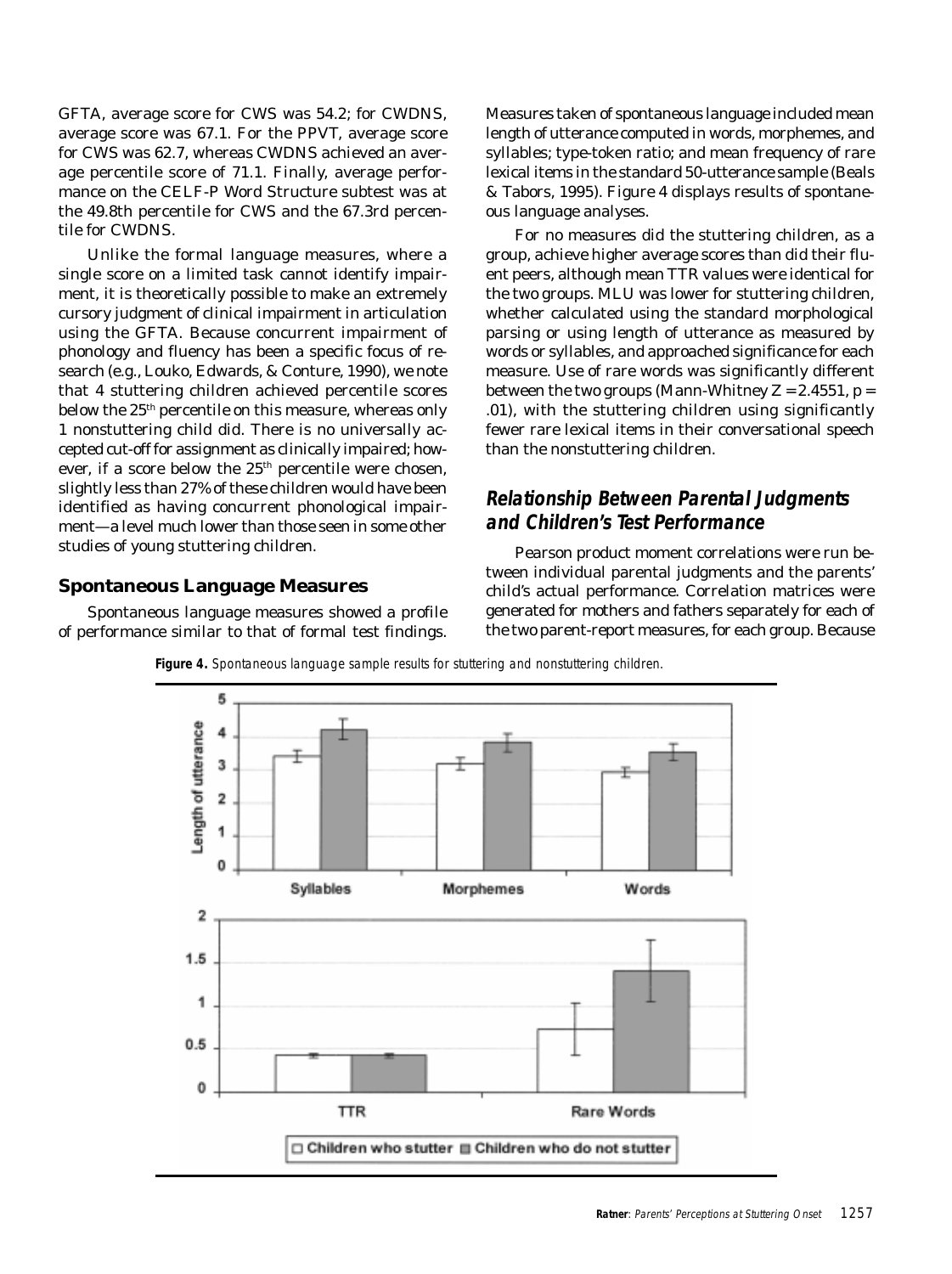of the large number of correlations generated, alpha was reduced to .0125 for the hypothesis that any single parent group (mothers of CWS and CWDNS, fathers of CWS and CWDNS) showed accurate judgment of children's language performance. Matrices are provided in the Appendix. Because *p* was set conservatively, few correlations achieved statistical significance. However, in general, parents of stuttering children provided SLAS and CDI ratings that correlated much more highly with children's performance on the standardized tests and spontaneous language analysis than did parents' ratings of nonstuttering children. For fathers of stuttering children, SLAS scores approached significant correlation with child performance on the GFTA (*r* = .8146, *p* = .0138), the EOWVT-R (*r* = .7869, *p* = .0205), and the CELF-P Word Structure scale (*r* = .7691, *p* = .0257). All correlations between the stuttering children's paternal SLAS scores and child performance were positive, with the exception of SLAS-TTR. CDI scores showed a complementary pattern, with significant correlations between paternal report and PPVT-R scores (*r* = .8845, *p* = .0032), and correlations with all three MLU values that approached significance.

For mothers of stuttering children, the SLAS score was also significantly correlated with the CELF-P Word Structure Scale (*r* = .7945, *p* = .0035) and all MLU calculations (*r* range = .8871–.7941, *p* range = .0003–.0035)*.* Maternal SLAS scores also approached significant correlation with GFTA performance (*r* = .6731, *p* = .0232). Similar to paternal results, SLAS-TTR correlations were nonsignificant, but in a negative direction. Maternal CDI scores were highly correlated only with the PPVT-R (*r* = .6300, *p* = .0378) but were universally positive and fairly strong, in parallel with paternal results.

Despite the fact that parents of nonstuttering children provided higher overall ratings for their children on both the SLAS and CDI, correlations between parental judgments of the nonstuttering children's communicative abilities and their actual performance results were much weaker, and a number of negative correlations were observed, suggesting parental impressions less finely tuned to their children's development. For paternal SLAS, no significant correlations were observed with child speech and language performance, and negative correlations were observed for SLAS– PPVT-R, SLAS–CELFP-LC, and SLAS–TTR. For paternal CDI, no significant correlations were observed with child performance, with negative correlations obtained for CDI–EOWVT-R, CDI–CELFP-LC, and CDI– MLU/CDI–MLU-W.

Maternal judgments of nonstuttering children were more uniformly positively correlated with their children's performance, although only one correlation approaching significance was observed (SLAS-GFTA *r* = .6901, *p* =

.0129). Maternal SLAS was negatively correlated with child TTR; maternal CDI was negatively correlated with the GFTA and TTR.

There were no statistically significant differences between the groups of mothers and fathers on either measure. However, to appraise whether mothers and fathers of individual stuttering children differed in the degree to which they agreed in their assessment of children's communicative development, correlations were computed for maternal and paternal SLAS and for maternal and paternal CDI for each group. Alpha was set at  $p = .05$  for this analysis. Parents of stuttering children were much more highly in agreement on their judgments of their child's current communicative abilities than were parents of nonstuttering children. Parental SLAS judgments for stuttering children were correlated at  $r = .8867$ ,  $p < .00$ , whereas those for nonstuttering children were much less highly correlated (*r* = .3077, *ns*). For the CDI, maternal and paternal judgments of stuttering children were correlated at *r* = .6519, *p* = .04, whereas parental judgments of the nonstuttering children were again more poorly correlated (*r* = .1522, *ns*).

# **Discussion**

Appraisal of parental belief systems is one approach to the evaluation of the claim that parents of stuttering children establish a communicative environment for children that inadvertently may stress speech or language capacities, resulting in nonfluency. Parental questionnaires measure what parents think, rather than what they do—an obvious limitation. However, as a starting point, comparison of parental judgments with children's actual linguistic performance enables us to appraise how closely attuned parents appear to be to their children's abilities at the time that stuttering first emerges.

We first turn our attention to the parental judgments of the children. Ratings of stuttering children fall significantly short of those provided by the parents of nonstuttering children, but such results cannot be interpreted independent of the children's actual performance because they mirror in part the stuttering children's lowered performance on both standard testing and language-sample analysis. The generally depressed ratings provided by parents of stuttering children show no evidence that parents of children at stuttering onset view them as linguistically precocious, at least not as a group. Conversely, neither are they viewed as communicatively inadequate, and they are not. Both general child performance and parental ratings were at a level we might construe to be "average" to "above average" (near the 50<sup>th</sup> percentile, or slightly above it).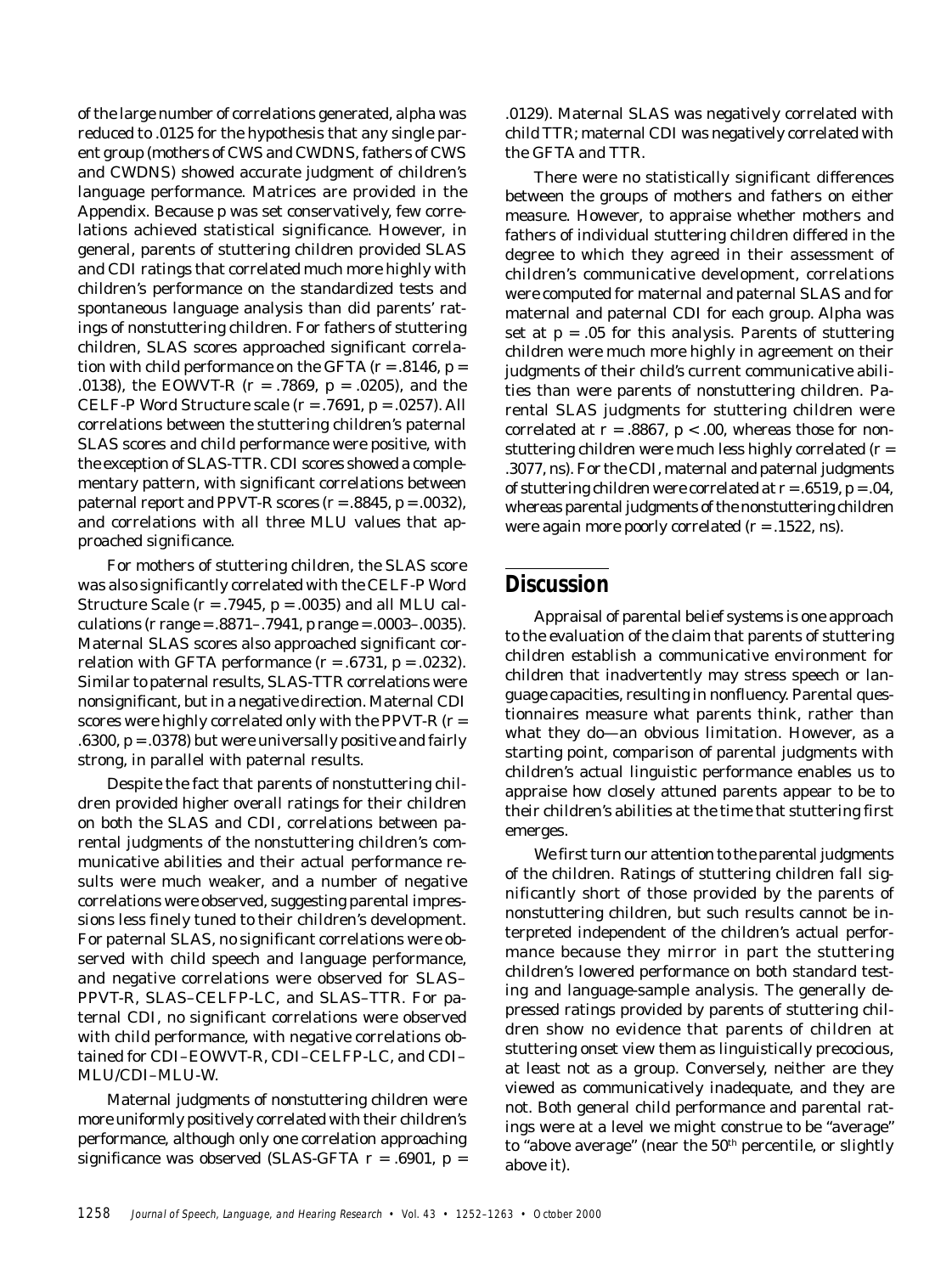We note that individual parents' scores correlate rather well with the actual performance of their stuttering children on a wide array of standardized tests and on spontaneous language measures. Although not a focus of the current study, we note that parental language behavior is usually finely tuned to children's performance (Gleason, 1979; Perlmann, 1984; Rondal, 1978; Snow, 1995), thus suggesting that our study parents would act on their questionnaire responses to provide children with appropriately modified input. The questionnaire ratings offered by the parents of nonstuttering children are much less strongly correlated with actual child performance. Such results diminish the likelihood that, for this sample at least, parents of stuttering children hold unrealistically high (or low) expectations of what their children understand, what they can say, or how well they can say it.

Because stress could be induced in a household where parents held widely differing views of their child's development, correlations between mothers' and fathers' judgments were also computed. Parents of stuttering children were highly in agreement on such measures, suggesting that discrepant perceptions were not a likely source of stress in these stuttering children's households. It is possible that parental judgments were tuned by awareness of the child's stuttering problem that in turn caused a heightened attention to the child's overall communicative status; this hypothesis is strengthened by the generally less accurate performance of parents of nonstuttering children, who expressed no concerns about their children's communicative skills, in predicting their children's language performance. However, if concern about the child's stuttering attuned the parents to the child's other communicative abilities, such tuning occurred very rapidly after the onset of symptoms, given the timing of this study. Certainly, by the time such parents reach the speech-language pathologist's office, there is reason to believe that they have a fairly accurate appreciation of their children's current level of linguistic development.

We next address the language performance demonstrated by the stuttering children in this study. Dispute about the language proficiency of stuttering children and its possible role in the evolution and maintenance of stuttering symptoms is longstanding (Nippold, 1990; Ratner, 1995, 1997). Although none of the stuttering children in this study demonstrated clinically relevant language delay across enough measures to justify classification as impaired, there were observable differences, some significant, between the performance of stuttering and nonstuttering children in this study. We note that this study used more concurrent measures of linguistic performance than has been typical in past studies (see Nippold, 1990 for review) and that measures were selected to tap a broad array of comprehension and production skills. In addition, an array of spontaneous language measures was administered in conjunction with the formal tests. Such a protocol makes any potential differences that might exist in linguistic ability between stuttering and nonstuttering children more likely to emerge. The specific language results obtained are not the primary focus of the current discussion, however, and we shall not address them extensively here. We note only that, in this small sample of children examined close to the onset of stuttering symptoms, speech and language abilities, while firmly within normal limits, do not appear to be as advanced as those of comparison children of the same age, sex, and SES. Thus, it is plausible, at first blush, that these children could more easily encounter communicative demands exceeding their ability to generate fluent speech.

The use of parental questionnaires to augment or replace formal assessment for very young children has come under increasing investigation, with mounting evidence that the CDI, in particular, is a very valid measure of children's development, correlating well with concurrent or sequential assessment of typically and atypically developing children's actual performance on spontaneous language measures (Robinson & Mervis, 1998; Thal, O'Hanlon, Clemmons, & Fralin, 1999; Tomasello & Mervis, 1994). For the stuttering children in this study, the CDI also showed good agreement with standardized and spontaneous language performance, with slightly poorer agreement with performance for nonstuttering children. In general, the CDI seems to correlate best with lexical and MLU measures—something that is not particularly surprising, given its emphasis on expressive vocabulary and sentence structure patterns observed in children's language. We are not aware of any published formal analysis of the SLAS's specific strengths in identifying target areas of performance. In this study, SLAS scores tended to have highest correlation with the GFTA, suggesting perhaps that global articulation ability washes over to general appraisal of "communicative maturity" and "speaking well." In this regard, the recent longitudinal study by Johnson et al. (1999) suggests that parents and professionals appear to identify articulation proficiency (and lack of it) more aggressively in young children than they do language ability. The SLAS also has a small number of specific questions that target speech intelligibility and pronunciation, increasing likelihood of high correlation with GFTA performance.

Only a handful of studies have targeted fathers' ratings of children's communicative development, whether in typically developing children (Perlmann & Gleason, 1993) or in the families of stuttering children (Kelly, 1994). It is notable that fathers of stuttering children appeared best able to judge their children's communicative performance through SLAS questions, with multiple significant correlations across a wide array of performance domains. We do note that consistent with other studies of fathers'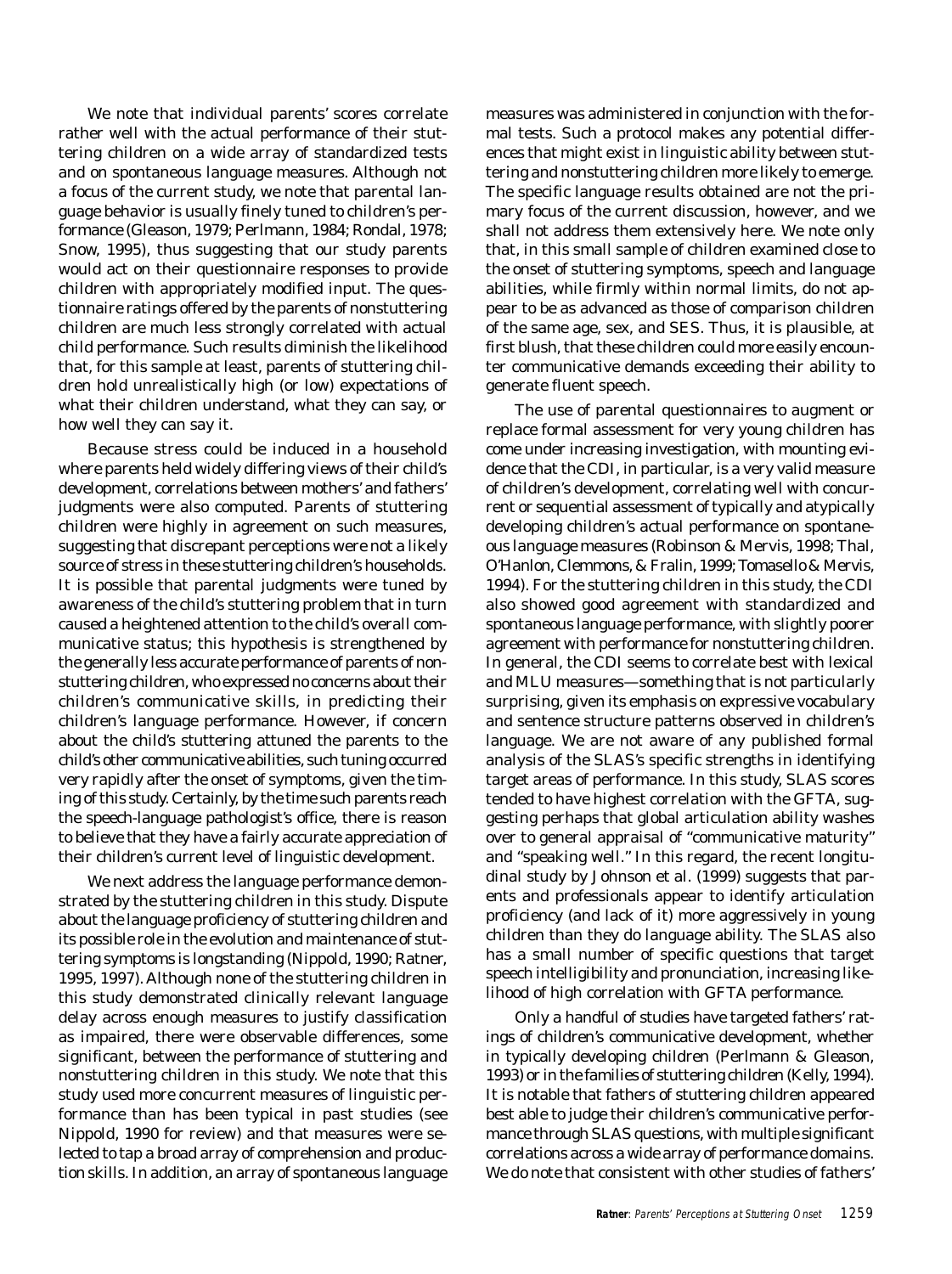linguistic interactions with children (Perlmann & Gleason, 1993; Ratner, 1988) fathers in both groups tended to provide nonsignificantly higher ratings of children's language skills than did the children's mothers—a possible sign of relatively greater linguistic demand by fathers in general. Fathers seem to credit their children with greater knowledge and do provide more advanced input models to children than do mothers. As noted elsewhere (Ratner, 1997), the fact that fathers do, in fact, create a generally more challenging communicative environment for children than do mothers should urge caution in clinical interpretation of isolated examples of paternal language use that might appear atypical when weighed against more frequently observed maternal interactions. Such behaviors are less likely to be clinically relevant than might otherwise be supposed.

It is not the intent of this paper to suggest that parent questionnaires are the best way to evaluate the potential contributions of adult beliefs or behaviors to the onset and maintenance of stuttering. However, they provide a useful first approach to estimating the potential strength of such contributions. The obvious companion analysis that must be done is to compare the degree to which parents of stuttering and nonstuttering children adjust their child-directed speech (CDS) to the child's current level of linguistic performance ("fine-tuning"), and that is what we are currently doing. Differences between the levels of fine-tuning seen in CDS to stuttering and nonstuttering children near symptom onset would strengthen the advisability of recommendations to parents to simplify language addressed to stuttering children, whereas no observable differences would weaken claims for the merits of such counseling or its likely effects on fluency.

Controversy about the efficacy of "indirect" intervention on children's stuttering is longstanding (Attanasio, 1999). Clearly, claims about the efficacy of intervention can be evaluated through carefully designed intervention efficacy research (Ingham & Riley, 1998). However, the basic logic through which individual therapy components enter a regimen is also a critical issue in the effort to hone the efficacy of our interventions. Because many therapies are quite multifaceted and involve complex combinations of direct and indirect manipulations of behavior, it would appear critical to isolate those components most likely to achieve efficacious effects and to remove those for which theoretical and practical support are weaker.

The assumption that parental language models or expectations play a negative role in the etiology and maintenance of some children's stuttering is not trivial, even if modification seems to be, at worst, nonefficacious in treating the child's fluency disorder. The complexity of parental language input (Murray, Johnson, & Peters, 1990), the variety of lexical exemplars in the input (Huttenlocher, Haight, Bryk, Seltzer, & Lyons, 1991), the frequency of parental verbal interaction with children, and parental tendency to recast and request imitation are all behaviors that have shown robust correlations with advances in children's linguistic development (see Huttenlocher, 1998 and Snow, 1986 for review). The last behavior on this list, parental recasting, seems to be a behavior remarkably similar to Van Riper's (1973) cautionary example of poor parental conversational gambits, and it may be worth noting that a recast "gap" (a lower proportional incidence of parental recasting) has been targeted in speech to slow language learners by Nelson, Welsh, Camarata, Butkovsky, and Camerata (1995) and Conti-Ramsden, Hutcheson, and Grove (1995). This fact prompted Snow (1995) to speculate that their relatively diminished presence in the input might compound the effects of SLI. Thus, it is exactly those behaviors targeted for reduction in the speech to stuttering children that appear to be statistically relevant for the strengthening of language skills in other populations of children under study.

The stuttering children in this study, and in some others (e.g., Ryan, 1992; St. Louis & Hinzman, 1988), demonstrated slightly depressed language abilities when compared to fluent peers. In the absence of a diagnosis of stuttering, children with depressed linguistic profiles would be candidates for parental advisement to *increase* the frequency of behaviors being targeted for reduction in stuttering. Because of this, it appears to be especially critical that we improve our understanding of the relationship among parental linguistic models, linguistic demands, and stuttering. It may well be that we can validate a negative relationship between parental language complexity, or parental interaction style, and fluency. However, in the absence of such validation, we run the very real risk of depressing linguistic input to children for whom language skills are already somewhat fragile. Such advisement would not be benign.

In sum, this study represents a first attempt to understand how well parents of young children near stuttering onset understand their children's current level of speech and language development. Our initial impressions are that such parents are quite well-attuned to what their children understand, their expressive lexical and syntactic abilities, and their phonological development. Such profiles would presume that they provide their children with appropriately fine-tuned input, and our current ongoing research explores this assumption.

### **Acknowledgments**

We wish to thank the families and children who participated in this study and to acknowledge the help of Carrie Bain, Mary Kate Lotto, and Stephanie Miles in data collection and analysis.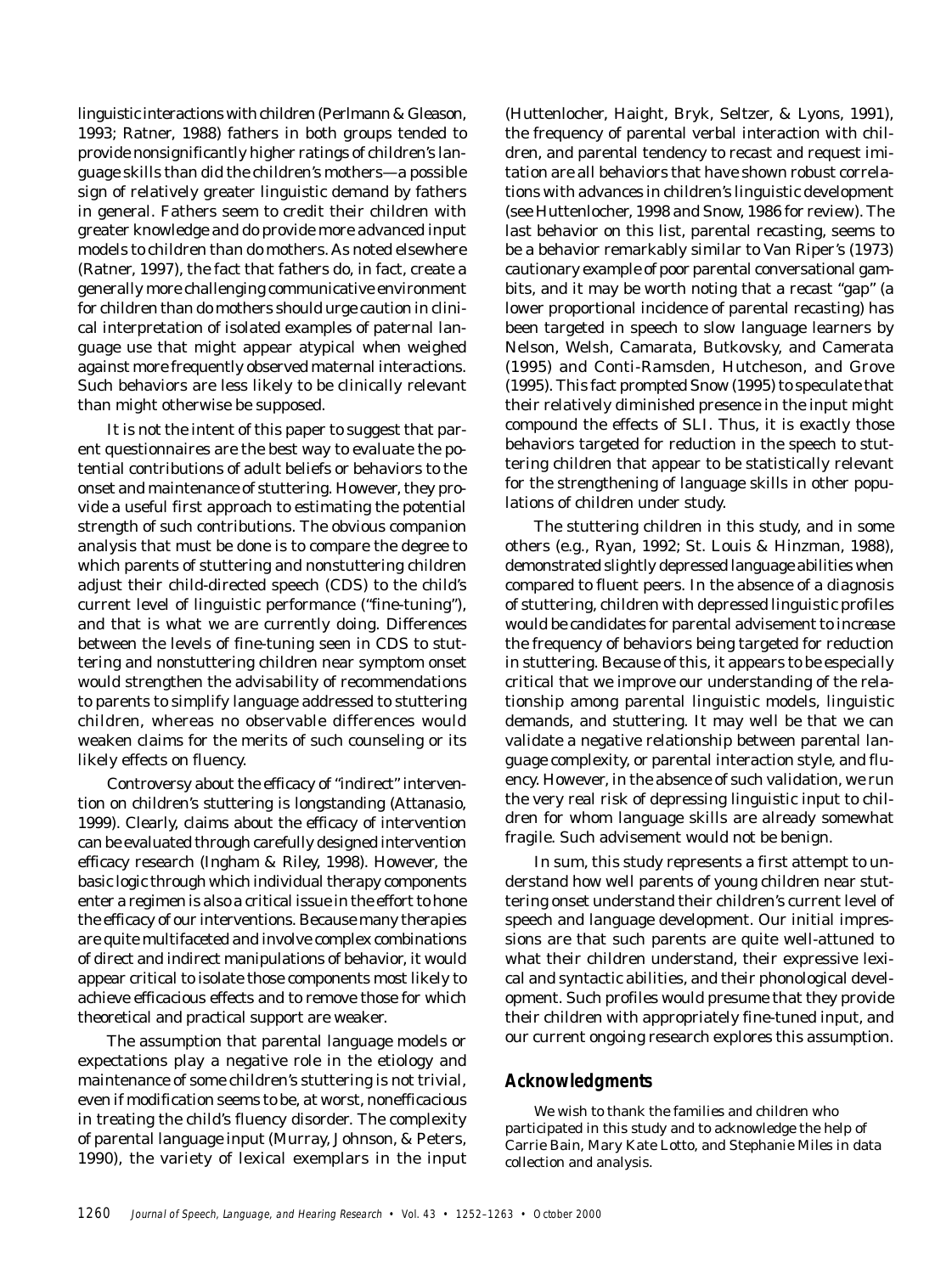#### **References**

- **Amster, B.** (1989). *Case studies in language stimulation and stuttering.* Paper presented at the annual convention of the American Speech-Language-Hearing Association, St. Louis, MO.
- **Attanasio, J.** (1999). Treatment of stuttering: Some reflections. In M. Onslow & A. Packman (Eds.), *The handbook of early stuttering intervention* (pp. 189–204). San Diego: Singular.
- **Beals & Tabors, P.** (1995). Arboretum, bureaucratic and carbohydrates: Preschoolers' exposure to rare vocabulary at home. *First Language, 15*, 57–76.
- **Conti-Ramsden, G., Hutcheson, G., & Grove, J.** (1995). Contingency and breakdown: Children with SLI and their conversations with mothers and fathers. *Journal of Speech and Hearing Research, 38*, 1290–1302.
- **Conture, E.** (1997). Evaluating childhood stuttering. In R. Curlee & G. Siegel (Eds.), *Nature and treatment of stuttering: New directions* (2nd ed., pp.239–256). Boston: Allyn & Bacon.
- **Conture, E., & Melnick, K.** (1999). The parent-child group approach to stuttering in preschool children. In M. Onslow & A. Packman (Eds.), *The handbook of early stuttering intervention* (pp. 17–52). San Diego: Singular.
- **Darley, F.** (1955). The relationship of parental attitudes and adjustments to the development of stuttering. In W. Johnson (Ed.), *Stuttering in children and adults*. Minneapolis: University of Minnesota Press.
- **Dunn, L., & Dunn, L.** (1981). *Peabody Picture Vocabulary Test–Revised*. Circle Pines, MN: American Guidance Service.
- **Fenson, L., Dale, P., Reznick, J., Thal, D., Bates, E., Hartung, J., Pethick, S., & Reilly, J.** (1993). *The MacArthur Communicative Developmental Inventories.* San Diego: Singular Press.
- **Gardner, M.** (1985) *Expressive One Word Vocabulary Test– Revised*. Novato, CA: Academic Therapy Publications.
- **Gleason, J.** (1979). Sex differences in the language of children and parents. In O. Garnica & M. King (Eds.), *Language, children and society* (pp. 149–158). Oxford, U.K.: Pergamon Press.
- **Goldman, R., & Shames, G.** (1964). Comparison of the goals that parents of stutterers and nonstutterers set for their children. *Journal of Speech and Hearing Disorders, 29*, 381–389.
- **Goldman, R., & Fristoe, M.** (1987). *Goldman-Fristoe Test of Articulation*. Circle Pines, MN: American Guidance **Service**
- **Gottwald, S.** (1999). Family communication patterns and stuttering development: An analysis of the research literature. In N. Bernstein Ratner & E. C. Healey (Eds.), *Stuttering research and practice: Bridging the gap* (175– 192). Mahwah, NJ: Erlbaum.
- **Gottwald, S., & Starkweather, C. W.** (1999). Stuttering prevention and early intervention: A multi-process approach. In M. Onslow & A. Packman (Eds.), *The handbook of early stuttering intervention* (pp. 53–82). San Diego: Singular.
- **Guitar, B.** (1998). *Stuttering: An integrated approach to its*

*nature and treatment* (2nd ed.). Baltimore: Williams & Wilkins.

**Hadley, P., & Rice, M.** (1993). Parental judgments of preschoolers' speech and language development: A resource for assessment and IEP planning. *Seminars in Speech and Language, 14*, 278–288.

**Hintze, J.** (1999). *NCS 2000*. Kaysville, UT: NCSS.

- **Huttenlocher, J.** (1998). Language input and language growth. *Preventive Medicine, 27*, 195–199.
- **Huttenlocher, J., Haight, W., Bryk, A., Seltzer, M., & Lyons, T.** (1991). Early vocabulary growth: Relation to language input and gender. *Developmental Psychology, 27*, 236–248.
- **Ingham, J. C., & Riley, J.** (1998). Guidelines for treatment efficacy for young children who stutter. *Journal of Speech-Language-Hearing Research, 40*, 753–770.
- **Johnson, C., Beitchman, J., Young, A., Escobar, M., Atkinson, L., Wilson, B., Brownlie, E., Douglas, L., Taback, N., Lam, I., & Wang, M.** (1999). Fourteen-year follow-up of children with and without speech/language impairments: Speech/language stability and outcomes. *Journal of Speech, Language, and Hearing Research, 42,* 744–760.
- **Kelly, E.** (1994). Speech rates and turn-taking behaviors of children who stutter and their fathers. *Journal of Speech and Hearing Research, 37*, 1284–1294.
- **Kelly, E., & Conture, E.** (1992). Speaking rates, responsetime latencies, and interrupting behaviors of young stutterers, nonstutterers, and their mothers. *Journal of Speech and Hearing Research, 35*, 1256–1267.
- **Langlois, A., Hanrahan, L., & Inouye, L.** (1986). A comparison of interactions between stuttering children, nonstuttering children, and their mothers. *Journal of Fluency Disorders, 11*, 263–273.
- **LaSalle, L., & Conture, E.** (1991). Eye contact between young stutterers and their mothers. *Journal of Fluency Disorders, 16*, 173–200.
- **Louko, L., Edwards, M. L., & Conture, E.** (1990). Phonological characteristics of young stutterers and their normally fluent peers: Preliminary observations. *Journal of Fluency Disorders, 15*, 191–210.
- **MacWhinney, B.** (1995). *The CHILDES Project*. Hillsdale, NJ: Erlbaum.
- **Meyers, S., & Freeman, F.** (1985a). Interruptions as a variable in stuttering and disfluency. *Journal of Speech and Hearing Research, 28,* 428–435.
- **Meyers, S., & Freeman, F.** (1985b). Mother and child speech rate as a variable in stuttering and disfluency. *Journal of Speech and Hearing Research, 28*, 436–444.
- **Murray, A., Johnson, J., & Peters, J.** (1990). Fine-tuning of utterance length to preverbal infants: Effects on later language development. *Journal of Child Language, 17*, 511–525.
- **Nelson, K., Welsh, J., Camarata, S., Butkovsky, L., & Camarata, M.** (1995). Available input for languageimpaired children and younger children of matched language levels. *First Language, 43*, 1–18.
- **Nippold, M.** (1990). Concomitant speech and language disorders in stuttering children: A critique of the literature.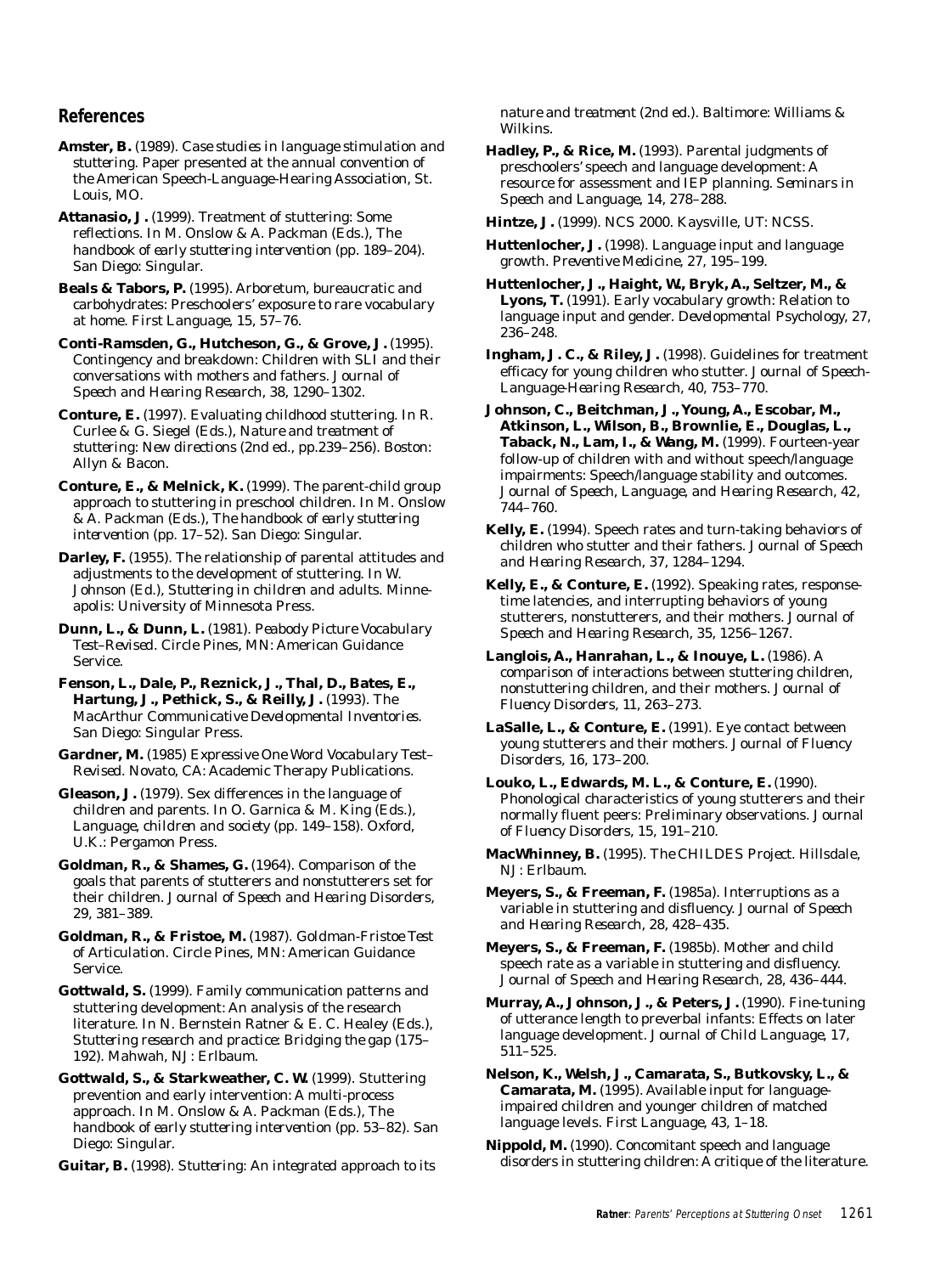*Journal of Speech and Hearing Disorders, 55*, 51–60.

**Nippold, M., & Rudzinski, M.** (1995). Parents' speech and children's stuttering: A critique of the literature. *Journal of Speech and Hearing Research, 38*, 978–989.

**Perlmann, R.** (1984). *Variations in socialization style: Family talk at the dinner table.* Unpublished dissertation, Boston University.

**Perlmann, R., & Gleason, J. B.** (1993). The neglected role of fathers in children's communicative development. *Seminars in Speech and Language, 14*, 314–324.

**Quarrington, B., Seligman, J., & Kosower, E.** (1969). Goal-setting behavior of parents of beginning stutterers and parents of nonstuttering children. *Journal of Speech and Hearing Research, 12,* 435–442.

**Ratner, N. B.** (1988). Patterns of parental vocabulary selection in speech to young children. *Journal of Child Language, 15*, 481–492.

**Ratner, N. B.** (1995). Language complexity and stuttering in children. *Topics in Language Disorders, 15*, 32–47.

**Ratner, N. B.** (1997). Stuttering: A psycholinguistic perspective. In R. Curlee & G. Siegel (Eds.), *Nature and treatment of stuttering: New directions* (2nd ed., pp. 97–127). Boston: Allyn & Bacon.

**Ratner, N. B., Rooney, B., & MacWhinney, B.** (1996). Analysis of stuttering using CHILDES and CLAN. *Clinical Linguistics and Phonetics, 10*, 169–187.

**Robinson, B., & Mervis, C.** (1999). Comparing productive vocabulary measures from the CDI and a systematic diary study. *Journal of Child Language, 26*, 177–186.

**Rondal, J.** (1978). Maternal speech to normal and Down's syndrome children matched for mean length of utterance. *Monographs of the American Association of Mental Deficiency, 3*, 193–265.

**Ryan, B.** (1992). Articulation, language, rate and fluency characteristics of preschool stuttering children. *Journal of Speech and Hearing Research, 35*, 333–342.

**Shapiro, D.** (1999). *Stuttering intervention: A collaborative journey to fluency freedom*. Austin, TX: Pro-Ed.

**Snow, C.** (1986). Conversations with children. In P. Fletcher & M. Garman (Eds.), *Language acquisition* (2nd ed., pp. 69-89). Cambridge, U.K.: Cambridge University Press.

**Snow, C.** (1995). Issues in the study of input: Fine tuning, universality, individual and developmental differences, and necessary causes. In B. MacWhinney & P. Fletcher (Eds.), *The handbook of child language* (pp. 180–193). Oxford, U.K.: Basil Blackwell.

**Sokolov, J.** (1993). A local contingency analysis of the

fine-tuning hypothesis. *Developmental Psychology, 29*, 1008–1023.

**Starkweather, C. W.** (1997). Therapy for younger children. In R. Curlee & G. Siegel (Eds.), *Nature and treatment of stuttering: New directions* (2nd ed., pp. 257–279). Boston: Allyn & Bacon.

**Starkweather, C. W., Gottwald, S., & Halfond, M.** (1993). *Stuttering prevention: A clinical method.* Englewood Cliffs, NJ: Prentice-Hall.

**St. Louis, K., & Hinzman, A.** (1988). A descriptive study of speech, language and hearing characteristics of school-aged stutterers. *Journal of Fluency Disorders, 13,* 331–355.

Stephenson-Opsal, D., & Ratner, N. B. (1988). Maternal speech rate modification and childhood stuttering. *Journal of Fluency Disorders, 13*, 49–56.

**Stuttering Foundation of America.** (1993). *Stuttering and your child* (video). Memphis, TN: Stuttering Foundation of America.

**Thal, D., O'Hanlon, L., Clemmons, M., & Fralin, L.** (1999). Validity of a parent report measure of vocabulary and syntax for preschool children with language impairment. *Journal of Speech, Language, and Hearing Research, 42*, 482–496.

**Tomasello, M., & Mervis, C.** (1994). The instrument is great, but measuring comprehension is still a problem. *Monographs of the Society for Research in Child Development, 59*, 174–179.

**Van Riper, C.** (1973). *The nature of stuttering.* Englewood Cliffs, NJ: Prentice-Hall.

**Wall, M., & Myers, F.** (1995). *Clinical management of childhood stuttering* (2nd ed.). Austin, TX: Pro-Ed.

**Wiig, E., Secord, W., & Semel, E.** (1992). *Clinical Evaluation of Language Functions–Preschool.* San Antonio, TX: Psychological Corporation.

Yairi, E. (1997). Home environments and parent-child interaction in childhood stuttering. In R. Curlee & G. Siegel (Eds.), *Nature and treatment of stuttering: New directions* (2nd ed., pp. 24–48). Boston: Allyn & Bacon.

Received August 23, 1999

Accepted March 6, 2000

Contact author: Nan Bernstein Ratner, PhD, Department of Hearing and Speech Sciences, The University of Maryland, College Park, 0100 Lefrak Hall, College Park, MD 20742. Email: nratner@hesp.umd.edu